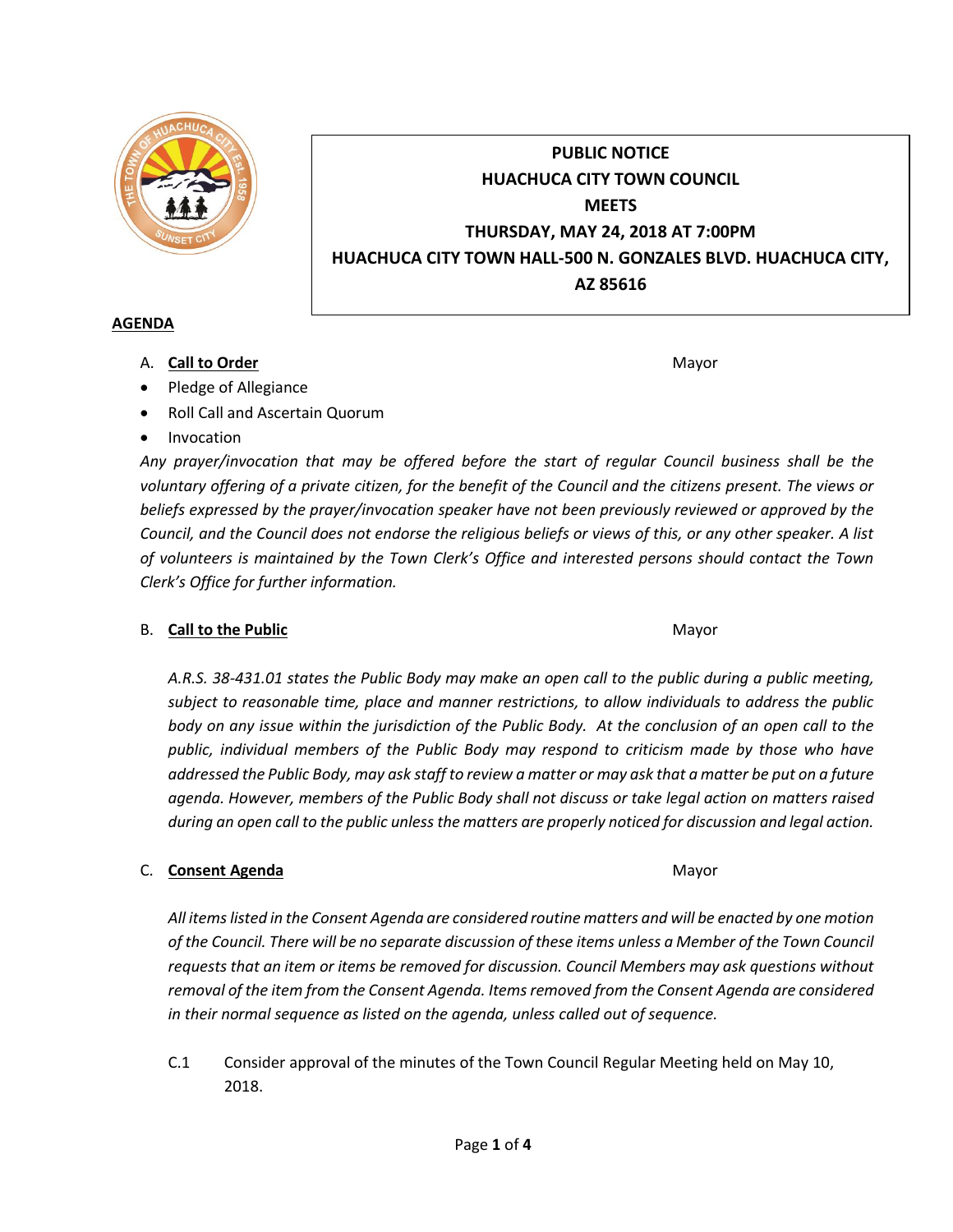- C.2 Consider approval of the minutes of the Town Council Executive Sessions held on May 10, 2018.
- C.3 Consider approval of the Payment Approval Report in the amount of \$118,660.43.

#### D. **Unfinished Business before the Council** Mayor

*Public comment will be taken at the beginning of each agenda item, after the subject has been announced by the Mayor and explained by staff. Any citizen who wishes, may speak one time for five minutes on each agenda item before or after Council discussion. Questions from Council Members, however, may be directed to staff or a member of the public through the Mayor at any time.*

D.1 Discussion and/or Action [Manager Williams]: Council Decision Request for Fuel Retention Area Project Funding Approval.

#### E. **New Business before the Council** Mayor

*Public comment will be taken at the beginning of each agenda item, after the subject has been announced by the Mayor and explained by staff. Any citizen who wishes, may speak one time for five minutes on each agenda item before or after Council discussion. Questions from Council Members, however, may be directed to staff or a member of the public through the Mayor at any time.*

- E.1 Discussion and/or Action [Manager Williams]: Approval of Lighthouse in the Desert's request to rent the Huachuca City Community Center for a potluck on Sunday, June 3, 2018.
- E.2 Discussion and/or Action [Manager Williams]: Allyne McFalls, Director of Cultural Arts and Humanities, Sierra Vista African American Community Coalition (SVAACC) is requesting use of Camp Naco for a Pow Wow July 14-16 2018.
- E.3 Discussion and/or Action [Manager Williams]: Monthly Financial Report by Haymore & Forsberg, C.P.A.
- E.4 Discussion and/or Action [Manager Williams]: Second Reading and Adoption of Ordinance 2018-12, AN ORDINANCE OF THE MAYOR AND COUNCIL OF THE TOWN OF HUACHUCA CITY, ARIZONA, AMENDING THE TOWN CODE, TITLE 5 "BUSINESS LICENSES AND REGULATIONS," CHAPTER 5.05 "BUSINESS LICENSES," SECTIONS 5.05.160, 5.05.180 AND 5.05.190, TO REMOVE THE FEE SCHEDULE FROM THE TOWN CODE AND ALLOW THE TOWN COUNCIL TO ESTABLISH FEES FOR BUSINESS LICENSES BY ADOPTING RESOLUTIONS.
- E.5 Discussion and/or Action [Manager Williams] Second Reading and Adoption of Ordinance 2018-13, AN ORDINANCE OF THE MAYOR AND COUNCIL OF THE TOWN OF HUACHUCA CITY, ARIZONA, AMENDING THE TOWN CODE, TITLE 3 "REVENUE AND FINANCE," CHAPTER 3.15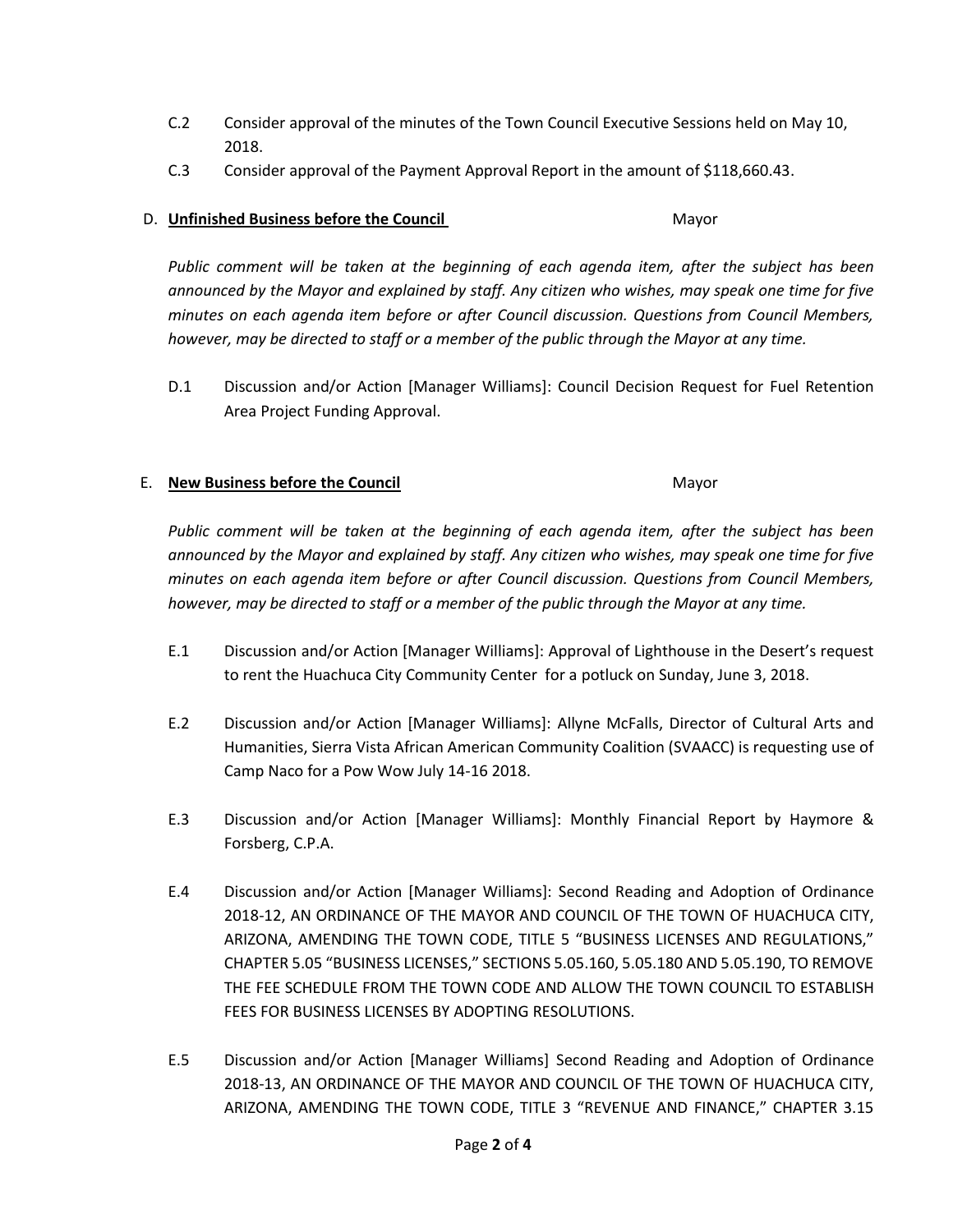"LIBRARY FEES," SECTION 3.15.010, TO REMOVE THE FEE SCHEDULE FROM THE TOWN CODE AND ALLOW THE TOWN COUNCIL TO ESTABLISH LIBRARY FEES BY ADOPTING RESOLUTIONS.

- E.6 Discussion and/or Action [Manager Williams] Second Reading and Adoption of Ordinance 2018-14, AN ORDINANCE OF THE MAYOR AND COUNCIL OF THE TOWN OF HUACHUCA CITY, ARIZONA, AMENDING THE TOWN CODE, TITLE 10 VEHICLES, TRAFFIC & PARKS, CHAPTER 10.30 "PARKS, RECREATION AND TRANSPORTATION FACILITIES," SECTION 10.30.030 "USE OF COMMUNITY CENTER" TO REMOVE THE REQUIREMENT THAT THE TOWN COUNCIL APPROVE REQUESTS TO USE THE COMMUNITY CENTER.
- E.7 Discussion and/or Action [Manager Williams]: Council Decision Request concerning police budget options, including option to change police dispatch services to SEACOM [Southeastern Area Communications Center], effective August 1, 2018.
- E.8 Discussion and/or Action [Manager Williams]: Council Decision Request to change Animal Control staff to all part time members.
- E.9 Discussion and/or Action [Manager Williams]: Council Decision Request authorizing the closure of Gila Street from Skyline to Edgewood on July 4, 2018 between the hours of 1:00PM and 9:30PM for the July 4<sup>th</sup> Celebration.
- E.10 Discussion and/or Action [Manager Williams]: Resolution 2018-08, A RESOLUTION OF THE MAYOR AND COUNCIL OF THE TOWN OF HUACHUCA CITY, ARIZONA, ADOPTING CHANGES TO THE TOWN'S PERSONNEL POLICIES CONCERNING MEDICAL COVERAGE AND SMOKING.
- E.11 Discussion and/or Action [Manager Williams]: Authorize staff to declare as surplus the following item(s) to be sold by auction or otherwise disposed of in accordance with Town Policy:

Police Department

- a. 1991 Buick Park Avenue VIN/1G4CW53L3M1663377
- b. 2000 Kawasaki Police Motorcycle VIN/JKAKZCP27YB518477

## F. **Reports by Commission Liaisons and Officers Mayor** Mayor

F.1 Library **Councilor Welsch** F.3 Finance **Councilor Wallace** Councilor Wallace

- 
- F.2 Planning & Zoning Councilor Banks
-